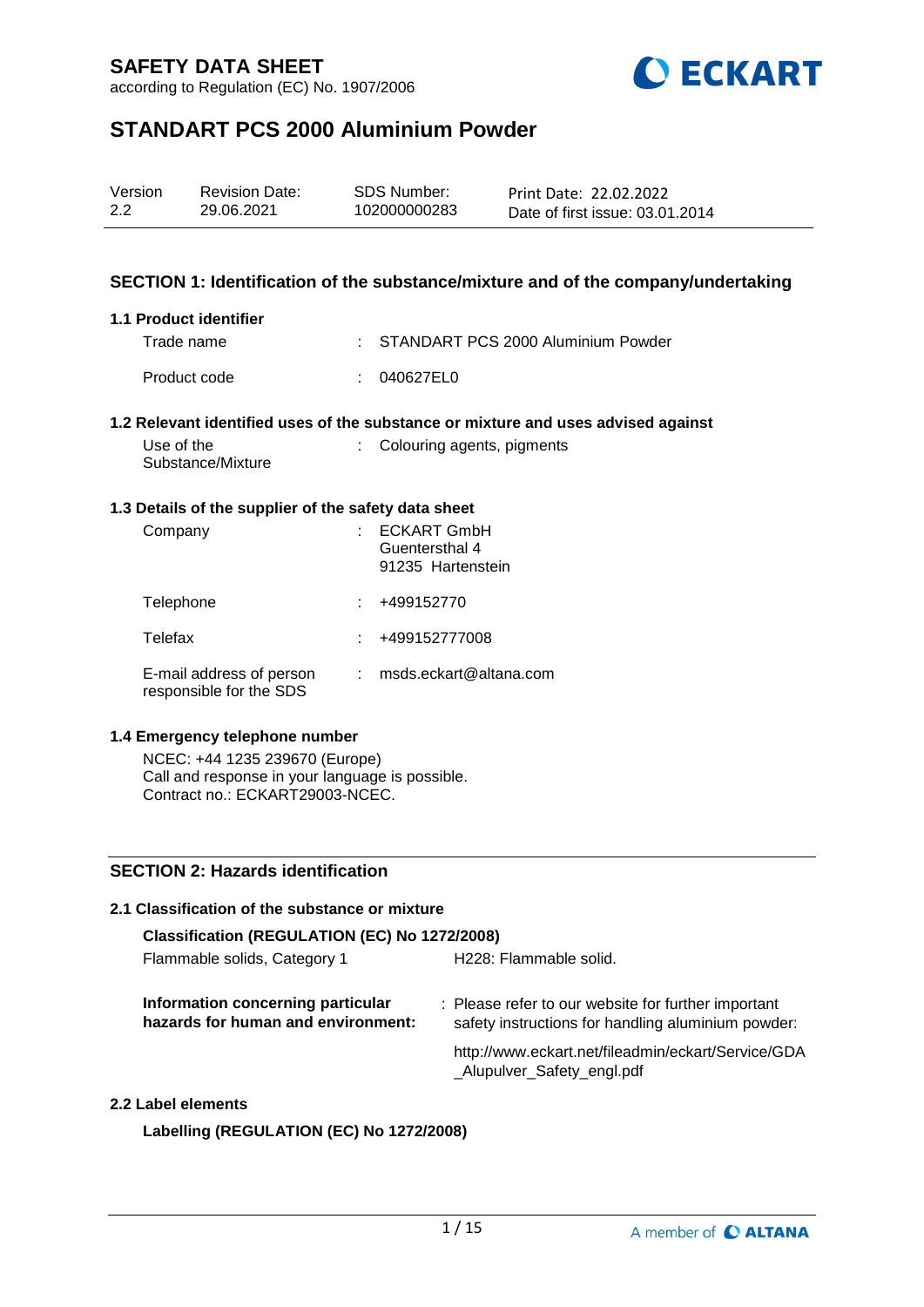according to Regulation (EC) No. 1907/2006



## **STANDART PCS 2000 Aluminium Powder**

| Version<br><b>Revision Date:</b><br>29.06.2021<br>$2.2\phantom{0}$ |                          | <b>SDS Number:</b><br>102000000283     | Print Date: 22.02.2022<br>Date of first issue: 03.01.2014                                            |  |  |
|--------------------------------------------------------------------|--------------------------|----------------------------------------|------------------------------------------------------------------------------------------------------|--|--|
|                                                                    | Hazard pictograms        |                                        |                                                                                                      |  |  |
|                                                                    | Signal word              | Danger                                 |                                                                                                      |  |  |
|                                                                    | <b>Hazard statements</b> | H <sub>228</sub>                       | Flammable solid.                                                                                     |  |  |
|                                                                    | Precautionary statements | <b>Prevention:</b><br>P <sub>210</sub> | Keep away from heat, hot surfaces, sparks,<br>open flames and other ignition sources. No<br>smoking. |  |  |
|                                                                    |                          | P <sub>240</sub>                       | Ground and bond container and receiving<br>equipment.                                                |  |  |
|                                                                    |                          | P <sub>241</sub>                       | Use explosion-proof electrical/ventilating/<br>lighting equipment.                                   |  |  |
|                                                                    |                          | P280                                   | Wear protective gloves/ protective clothing/<br>eye protection/face protection.                      |  |  |
|                                                                    |                          | <b>Response:</b>                       |                                                                                                      |  |  |
|                                                                    |                          | P370 + P378                            | In case of fire: Use for extinction: Special<br>powder for metal fires.                              |  |  |
|                                                                    |                          | P370 + P378                            | In case of fire: Use for extinction: Dry sand.                                                       |  |  |

### **2.3 Other hazards**

This substance/mixture contains no components considered to be either persistent, bioaccumulative and toxic (PBT), or very persistent and very bioaccumulative (vPvB) at levels of 0.1% or higher.

### **SECTION 3: Composition/information on ingredients**

### **3.2 Mixtures**

### **Hazardous components**

| Chemical name                                                                                                   | CAS-No.<br>EC-No.<br>Index-No.<br>Registration number      | <b>Classification</b><br><b>REGULATION (EC)</b><br>No 1272/2008 | Concentration<br>(% w/w) |
|-----------------------------------------------------------------------------------------------------------------|------------------------------------------------------------|-----------------------------------------------------------------|--------------------------|
| aluminium powder (stabilised)<br>$\Gamma$ and according the set of all large distinguished and set of $\Lambda$ | 7429-90-5<br>231-072-3<br>013-002-00-1<br>01-2119529243-45 | Flam. Sol. 1; H228                                              | $>= 50 - 5 = 100$        |

For explanation of abbreviations see section 16.

## **SECTION 4: First aid measures**

### **4.1 Description of first aid measures**

General advice : Move the victim to fresh air.

Move out of dangerous area. Show this safety data sheet to the doctor in attendance.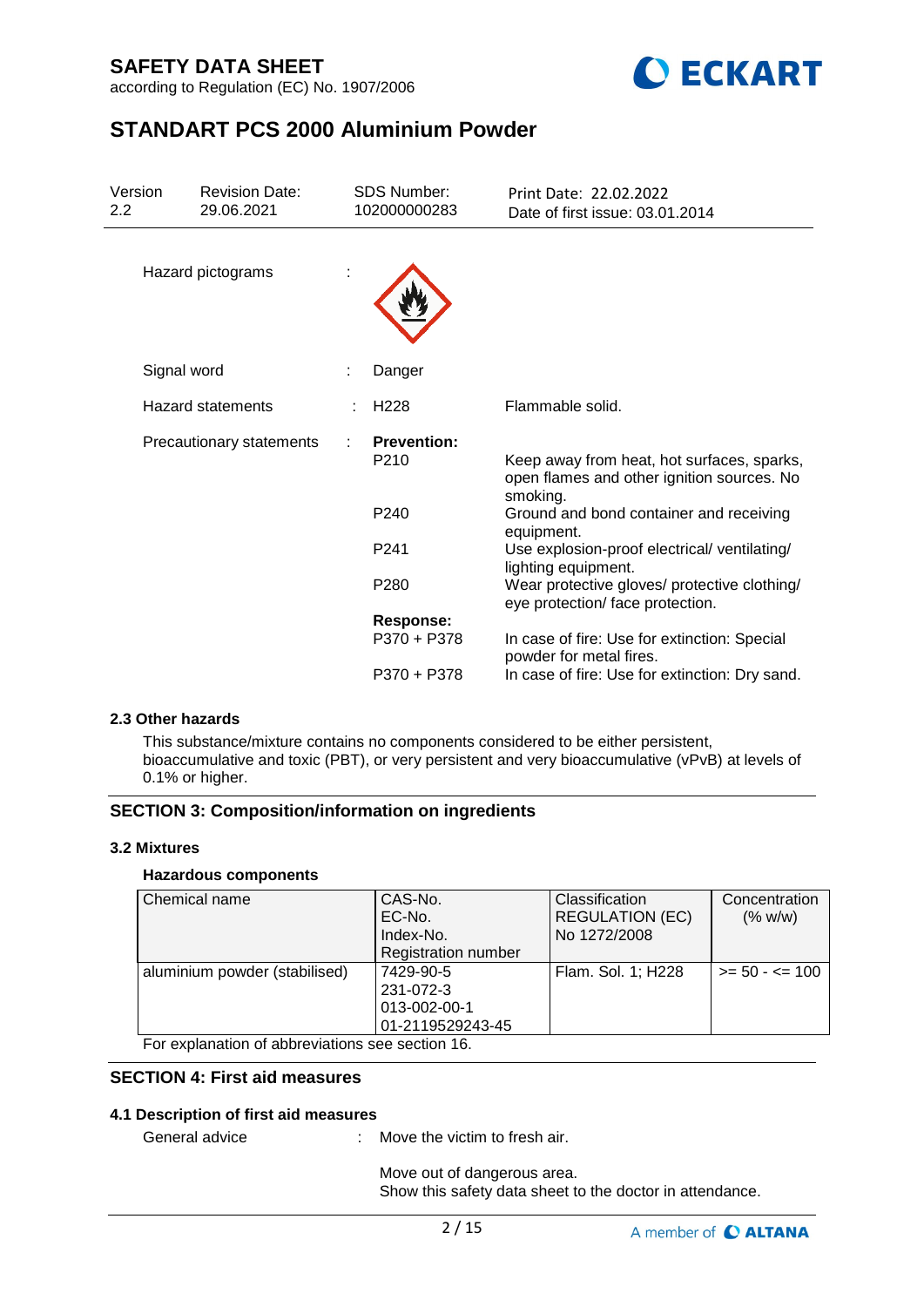according to Regulation (EC) No. 1907/2006



## **STANDART PCS 2000 Aluminium Powder**

| Version<br>$2.2\phantom{0}$ | <b>Revision Date:</b><br>29.06.2021 | <b>SDS Number:</b><br>102000000283                                                                                                       | Print Date: 22.02.2022<br>Date of first issue: 03.01.2014                                                                                    |  |  |  |
|-----------------------------|-------------------------------------|------------------------------------------------------------------------------------------------------------------------------------------|----------------------------------------------------------------------------------------------------------------------------------------------|--|--|--|
|                             |                                     | Do not leave the victim unattended.                                                                                                      |                                                                                                                                              |  |  |  |
| If inhaled                  |                                     | Remove to fresh air.<br>If unconscious, place in recovery position and seek medical<br>advice.<br>If symptoms persist, call a physician. |                                                                                                                                              |  |  |  |
|                             | In case of skin contact             |                                                                                                                                          | Wash off immediately with soap and plenty of water.                                                                                          |  |  |  |
|                             |                                     | If on clothes, remove clothes.                                                                                                           |                                                                                                                                              |  |  |  |
| In case of eye contact      |                                     | Remove contact lenses.<br>Keep eye wide open while rinsing.                                                                              | Flush eyes with water as a precaution.<br>If eye irritation persists, consult a specialist.                                                  |  |  |  |
|                             | If swallowed                        | Keep respiratory tract clear.                                                                                                            | Do not give milk or alcoholic beverages.<br>Never give anything by mouth to an unconscious person.<br>If symptoms persist, call a physician. |  |  |  |

### **4.2 Most important symptoms and effects, both acute and delayed**

None known.

## **4.3 Indication of any immediate medical attention and special treatment needed**

This information is not available.

## **SECTION 5: Firefighting measures**

| 5.1 Extinguishing media                                   |                             |                                                                           |
|-----------------------------------------------------------|-----------------------------|---------------------------------------------------------------------------|
| Suitable extinguishing media : Dry sand                   |                             | Special powder against metal fire                                         |
| Unsuitable extinguishing<br>media                         |                             | $:$ ABC powder<br>Carbon dioxide (CO2)<br>Water<br>Foam                   |
|                                                           |                             | High volume water jet                                                     |
| 5.2 Special hazards arising from the substance or mixture |                             |                                                                           |
| Specific hazards during<br>firefighting                   | $\mathcal{L}^{\mathcal{L}}$ | Contact with water liberates extremely flammable gas<br>(hydrogen).       |
| 5.3 Advice for firefighters                               |                             |                                                                           |
| Special protective equipment :<br>for firefighters        |                             | Wear self-contained breathing apparatus for firefighting if<br>necessary. |
| Further information                                       |                             | For safety reasons in case of fire, cans should be stored                 |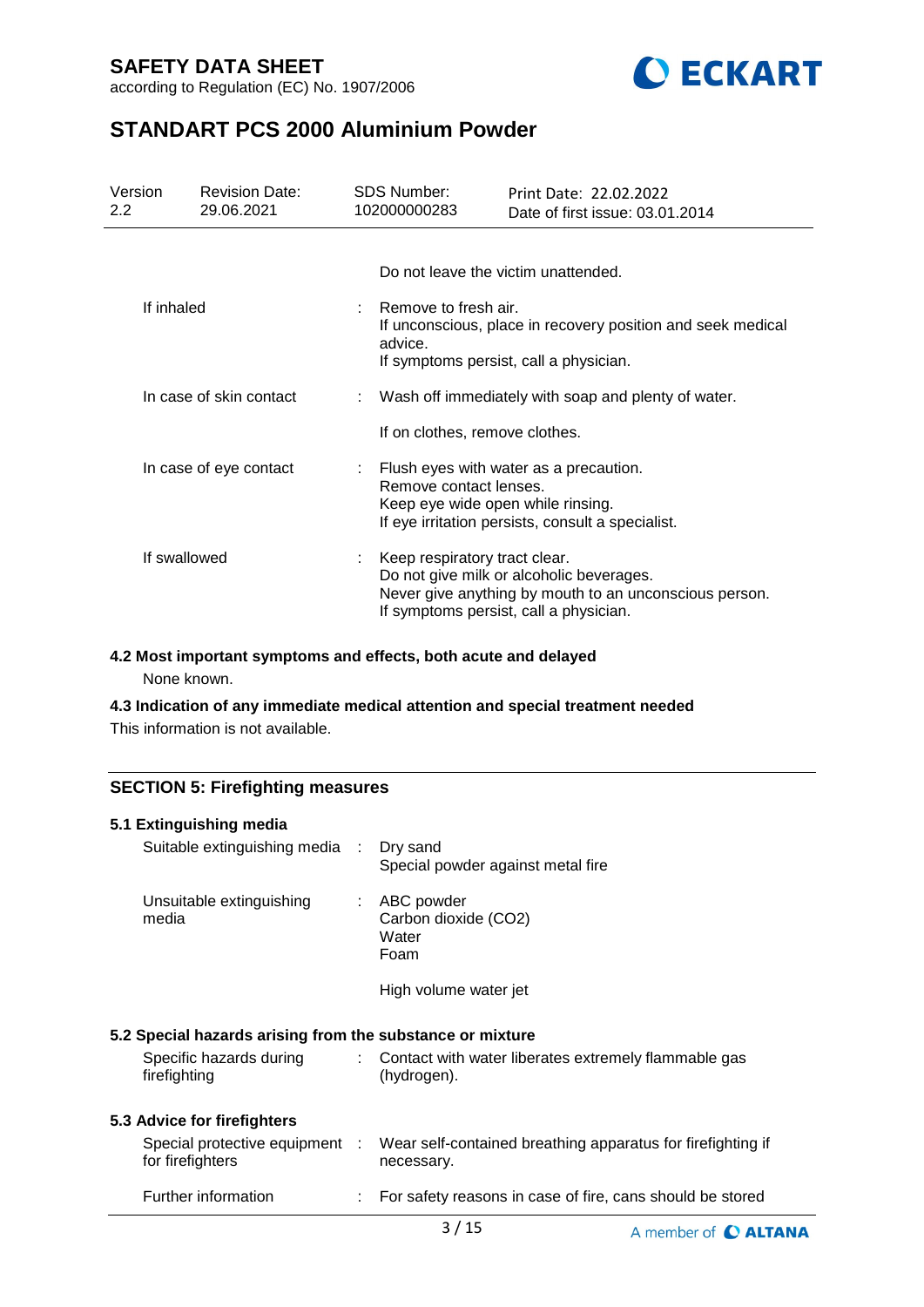



# **STANDART PCS 2000 Aluminium Powder**

| Version<br>2.2 | <b>Revision Date:</b><br>29.06.2021                      | <b>SDS Number:</b><br>102000000283                       | Print Date: 22.02.2022<br>Date of first issue: 03.01.2014                                                                                                                                              |
|----------------|----------------------------------------------------------|----------------------------------------------------------|--------------------------------------------------------------------------------------------------------------------------------------------------------------------------------------------------------|
|                |                                                          |                                                          | separately in closed containments.<br>Use extinguishing measures that are appropriate to local<br>circumstances and the surrounding environment.<br>Use a water spray to cool fully closed containers. |
|                | <b>SECTION 6: Accidental release measures</b>            |                                                          |                                                                                                                                                                                                        |
|                |                                                          |                                                          | 6.1 Personal precautions, protective equipment and emergency procedures                                                                                                                                |
|                | Personal precautions                                     | Avoid dust formation.<br>Remove all sources of ignition. | Use personal protective equipment.<br>Evacuate personnel to safe areas.                                                                                                                                |
|                | <b>6.2 Environmental precautions</b>                     |                                                          |                                                                                                                                                                                                        |
|                | Environmental precautions                                | respective authorities.                                  | Prevent product from entering drains.<br>Prevent further leakage or spillage if safe to do so.<br>If the product contaminates rivers and lakes or drains inform                                        |
|                | 6.3 Methods and material for containment and cleaning up |                                                          |                                                                                                                                                                                                        |
|                | Methods for cleaning up                                  | Do not use a vacuum cleaner.                             | Use mechanical handling equipment.<br>Contain spillage, and then collect with an electrically protected<br>vacuum cleaner or by wet-brushing and place in container for                                |
|                |                                                          |                                                          | disposal according to local regulations (see section 13).<br>Keep in suitable, closed containers for disposal.                                                                                         |

## **6.4 Reference to other sections**

For personal protection see section 8.

### **SECTION 7: Handling and storage**

| 7.1 Precautions for safe handling<br>Advice on safe handling | : Avoid creating dust.<br>Routine housekeeping should be instituted to ensure that<br>dusts do not accumulate on surfaces.<br>Store away from heat.                                                                                                              |
|--------------------------------------------------------------|------------------------------------------------------------------------------------------------------------------------------------------------------------------------------------------------------------------------------------------------------------------|
|                                                              | For personal protection see section 8.<br>Smoking, eating and drinking should be prohibited in the<br>application area.<br>Open drum carefully as content may be under pressure.<br>Dispose of rinse water in accordance with local and national<br>regulations. |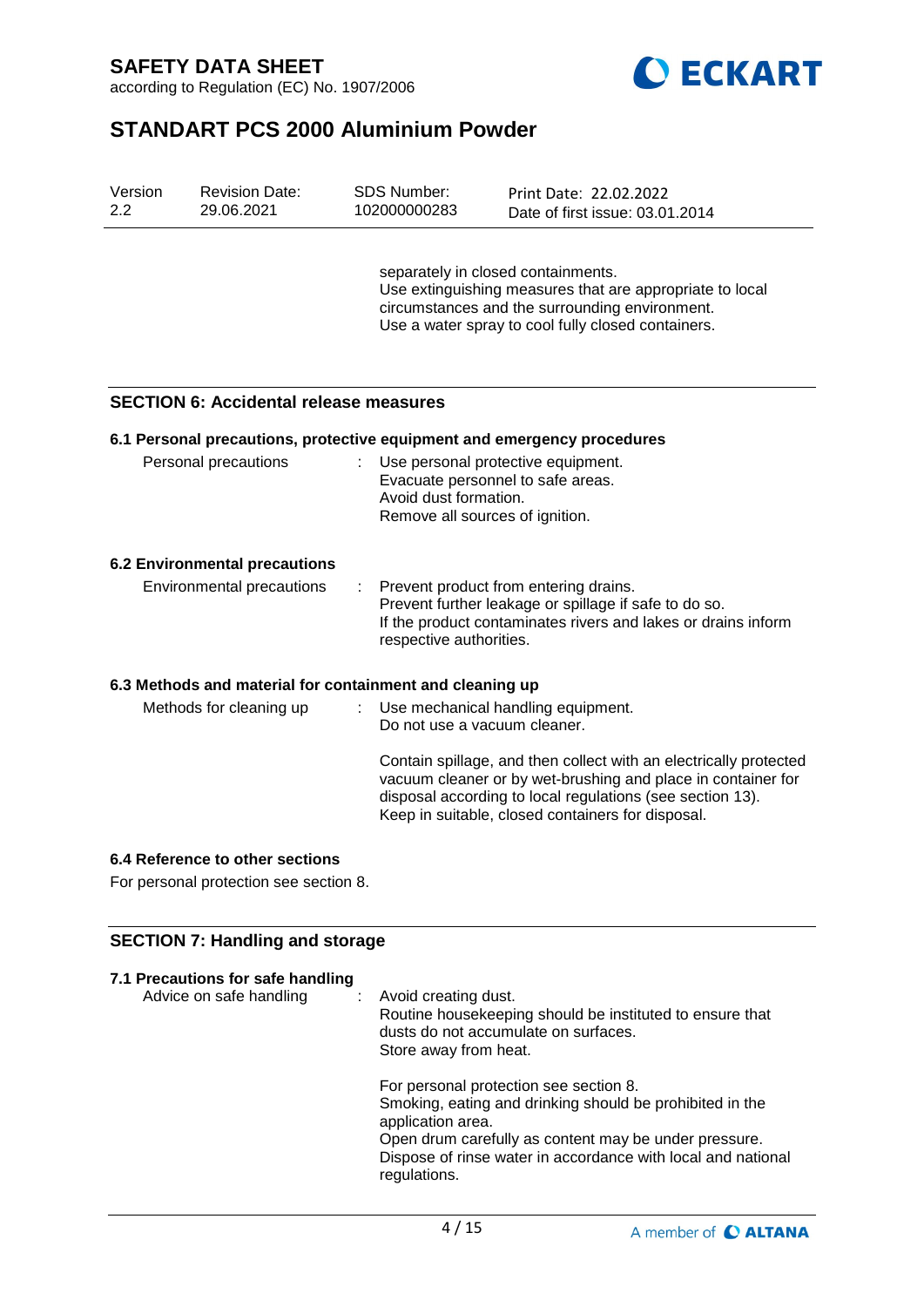according to Regulation (EC) No. 1907/2006



# **STANDART PCS 2000 Aluminium Powder**

| Version<br>2.2                                                                                                       |  | <b>Revision Date:</b><br>29.06.2021          | <b>SDS Number:</b><br>102000000283                                                                                                                                                                                                                                                                                             | Print Date: 22.02.2022<br>Date of first issue: 03.01.2014                                                                                                                                                                                                |
|----------------------------------------------------------------------------------------------------------------------|--|----------------------------------------------|--------------------------------------------------------------------------------------------------------------------------------------------------------------------------------------------------------------------------------------------------------------------------------------------------------------------------------|----------------------------------------------------------------------------------------------------------------------------------------------------------------------------------------------------------------------------------------------------------|
| Advice on protection against<br>fire and explosion                                                                   |  |                                              | conductive hose material.                                                                                                                                                                                                                                                                                                      | Use explosion-proof equipment. During processing, dust may<br>form explosive mixture in air. Take measures to prevent the<br>build up of electrostatic charge. When transferring from one<br>container to another apply earthing measures and use        |
|                                                                                                                      |  |                                              | sources of ignition.                                                                                                                                                                                                                                                                                                           | Provide appropriate exhaust ventilation at places where dust<br>is formed. Keep away from open flames, hot surfaces and                                                                                                                                  |
|                                                                                                                      |  | Hygiene measures                             |                                                                                                                                                                                                                                                                                                                                | Wash hands before breaks and at the end of workday.                                                                                                                                                                                                      |
| 7.2 Conditions for safe storage, including any incompatibilities<br>Requirements for storage<br>areas and containers |  | closed when not in use.                      | Earthing of containers and apparatuses is essential. Reaction<br>with water liberates extremely flammable gas (hydrogen) Use<br>explosion-proof equipment. Store in original container. Keep<br>containers tightly closed in a cool, well-ventilated place. Keep<br>away from sources of ignition - No smoking. Keep container |                                                                                                                                                                                                                                                          |
|                                                                                                                      |  |                                              |                                                                                                                                                                                                                                                                                                                                | No smoking. Keep container tightly closed in a dry and well-<br>ventilated place. Electrical installations / working materials<br>must comply with the technological safety standards.                                                                   |
|                                                                                                                      |  | Further information on<br>storage conditions | Protect from humidity and water.                                                                                                                                                                                                                                                                                               |                                                                                                                                                                                                                                                          |
|                                                                                                                      |  | Advice on common storage                     | storage.                                                                                                                                                                                                                                                                                                                       | Do not store together with oxidizing and self-igniting products.<br>Never allow product to get in contact with water during<br>Keep away from oxidizing agents, strongly alkaline and<br>strongly acid materials in order to avoid exothermic reactions. |
|                                                                                                                      |  | Further information on<br>storage stability  | as directed.                                                                                                                                                                                                                                                                                                                   | Keep in a dry place. No decomposition if stored and applied                                                                                                                                                                                              |

### **7.3 Specific end use(s)**

This information is not available.

## **SECTION 8: Exposure controls/personal protection**

### **8.1 Control parameters**

## **Occupational Exposure Limits**

| Components                       | CAS-No.   | Value type (Form<br>of exposure)                                                                                                                                                                                                                                                                             | Control parameters  | <b>Basis</b> |  |  |  |
|----------------------------------|-----------|--------------------------------------------------------------------------------------------------------------------------------------------------------------------------------------------------------------------------------------------------------------------------------------------------------------|---------------------|--------------|--|--|--|
| aluminium powder<br>(stabilised) | 7429-90-5 | TWA (Inhalable)                                                                                                                                                                                                                                                                                              | $10 \text{ mg/m}$ 3 | GB EH40      |  |  |  |
| Further information              |           | The COSHH definition of a substance hazardous to health includes dust of<br>any kind when present at a concentration in air equal to or greater than 10<br>mg.m-3 8-hour TWA of inhalable dust or 4 mg.m-3 8-hour TWA of respirable<br>dust. This means that any dust will be subject to COSHH if people are |                     |              |  |  |  |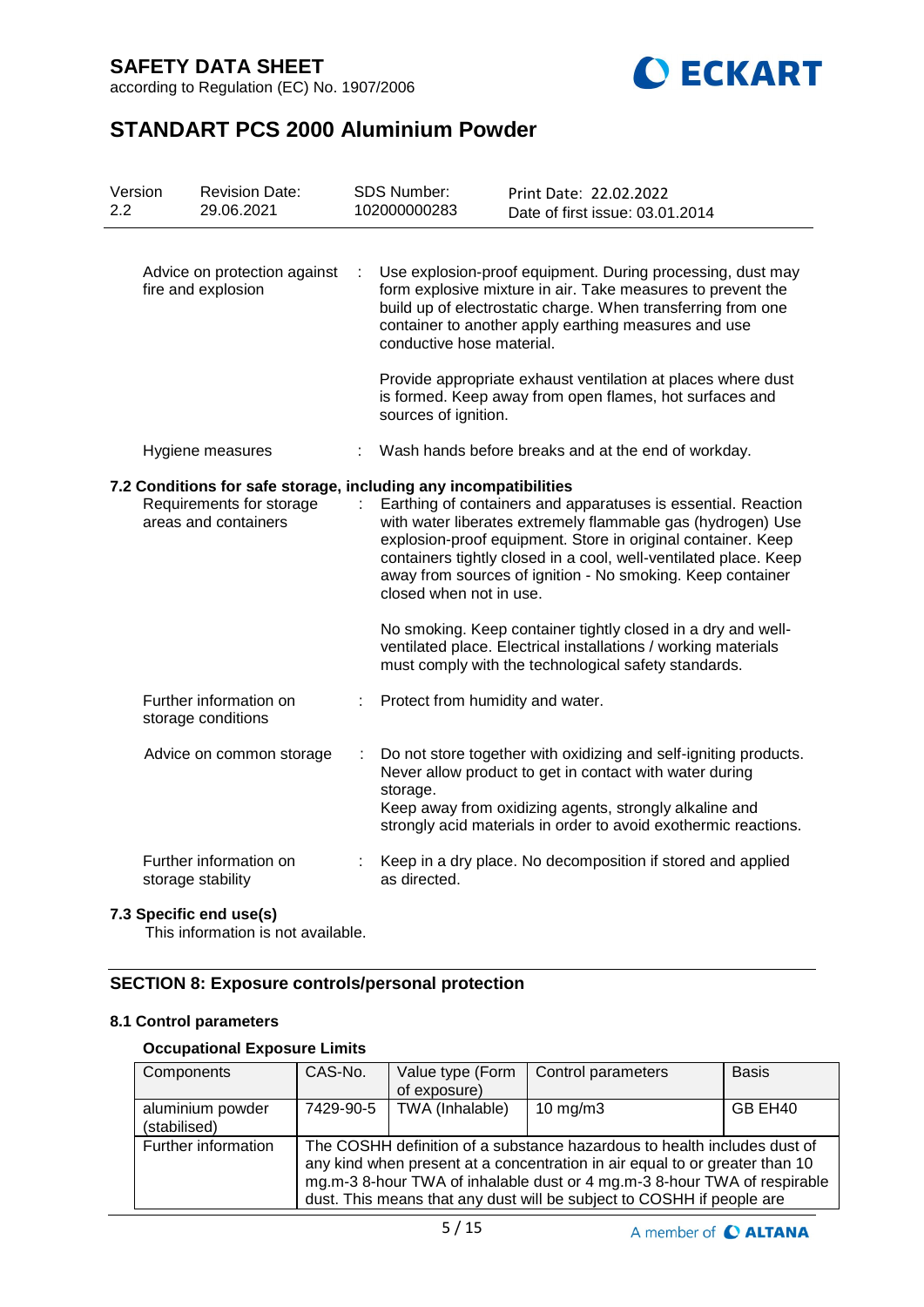according to Regulation (EC) No. 1907/2006



# **STANDART PCS 2000 Aluminium Powder**

| Version | <b>Revision Date:</b> | SDS Number:  | Print Date: 22.02.2022          |
|---------|-----------------------|--------------|---------------------------------|
| 2.2     | 29.06.2021            | 102000000283 | Date of first issue: 03.01.2014 |

|                     | exposed to dust above these levels. Some dusts have been assigned<br>specific WELs and exposure to these must comply with the appropriate<br>limits., Where no specific short-term exposure limit is listed, a figure three<br>times the long-term exposure limit should be used.                                                                                                                                                                                                                                                                                                                 |                                                          |                                                                                                                                                                                                                                                                                                                                                                                                                                                                                                                                                                                                                                                                                                                                                                                                                                                                                                                                                                                                                                                                                                                                                                                                                                                                                                                                                                                                                                                                                                                                                                                                                                                                                                                                                                                                                       |         |  |  |
|---------------------|---------------------------------------------------------------------------------------------------------------------------------------------------------------------------------------------------------------------------------------------------------------------------------------------------------------------------------------------------------------------------------------------------------------------------------------------------------------------------------------------------------------------------------------------------------------------------------------------------|----------------------------------------------------------|-----------------------------------------------------------------------------------------------------------------------------------------------------------------------------------------------------------------------------------------------------------------------------------------------------------------------------------------------------------------------------------------------------------------------------------------------------------------------------------------------------------------------------------------------------------------------------------------------------------------------------------------------------------------------------------------------------------------------------------------------------------------------------------------------------------------------------------------------------------------------------------------------------------------------------------------------------------------------------------------------------------------------------------------------------------------------------------------------------------------------------------------------------------------------------------------------------------------------------------------------------------------------------------------------------------------------------------------------------------------------------------------------------------------------------------------------------------------------------------------------------------------------------------------------------------------------------------------------------------------------------------------------------------------------------------------------------------------------------------------------------------------------------------------------------------------------|---------|--|--|
|                     |                                                                                                                                                                                                                                                                                                                                                                                                                                                                                                                                                                                                   | <b>TWA (Respirable</b><br>fraction)                      | $4$ mg/m $3$                                                                                                                                                                                                                                                                                                                                                                                                                                                                                                                                                                                                                                                                                                                                                                                                                                                                                                                                                                                                                                                                                                                                                                                                                                                                                                                                                                                                                                                                                                                                                                                                                                                                                                                                                                                                          | GB EH40 |  |  |
| Further information | The COSHH definition of a substance hazardous to health includes dust of<br>any kind when present at a concentration in air equal to or greater than 10<br>mg.m-3 8-hour TWA of inhalable dust or 4 mg.m-3 8-hour TWA of respirable<br>dust. This means that any dust will be subject to COSHH if people are<br>exposed to dust above these levels. Some dusts have been assigned<br>specific WELs and exposure to these must comply with the appropriate<br>limits., Where no specific short-term exposure limit is listed, a figure three<br>times the long-term exposure limit should be used. |                                                          |                                                                                                                                                                                                                                                                                                                                                                                                                                                                                                                                                                                                                                                                                                                                                                                                                                                                                                                                                                                                                                                                                                                                                                                                                                                                                                                                                                                                                                                                                                                                                                                                                                                                                                                                                                                                                       |         |  |  |
|                     |                                                                                                                                                                                                                                                                                                                                                                                                                                                                                                                                                                                                   | TWA (inhalable<br>dust)                                  | $10$ mg/m $3$                                                                                                                                                                                                                                                                                                                                                                                                                                                                                                                                                                                                                                                                                                                                                                                                                                                                                                                                                                                                                                                                                                                                                                                                                                                                                                                                                                                                                                                                                                                                                                                                                                                                                                                                                                                                         | GB EH40 |  |  |
| Further information |                                                                                                                                                                                                                                                                                                                                                                                                                                                                                                                                                                                                   | exposure limit should be used.<br><b>TWA (Respirable</b> | For the purposes of these limits, respirable dust and inhalable dust are<br>those fractions of airborne dust which will be collected when sampling is<br>undertaken in accordance with the methods described in MDHS14/4<br>General methods for sampling and gravimetric analysis or respirable,<br>thoracic and inhalable aerosols., The COSHH definition of a substance<br>hazardous to health includes dust of any kind when present at a<br>concentration in air equal to or greater than 10 mg.m-3 8-hour TWA of<br>inhalable dust or 4 mg.m-3 8-hour TWA of respirable dust. This means that<br>any dust will be subject to COSHH if people are exposed to dust above<br>these levels. Some dusts have been assigned specific WELs and exposure<br>to these must comply with the appropriate limits., Most industrial dusts<br>contain particles of a wide range of sizes. The behaviour, deposition and<br>fate of any particular particle after entry into the human respiratory system,<br>and the body response that it elicits, depend on the nature and size of the<br>particle. HSE distinguishes two size fractions for limit-setting purposes<br>termed 'inhalable' and 'respirable'., Inhalable dust approximates to the<br>fraction of airborne material that enters the nose and mouth during breathing<br>and is therefore available for deposition in the respiratory tract. Respirable<br>dust approximates to the fraction that penetrates to the gas exchange region<br>of the lung. Fuller definitions and explanatory material are given in<br>MDHS14/4., Where dusts contain components that have their own assigned<br>WEL, all the relevant limits should be complied with., Where no specific<br>short-term exposure limit is listed, a figure three times the long-term<br>$4$ mg/m $3$ | GB EH40 |  |  |
|                     |                                                                                                                                                                                                                                                                                                                                                                                                                                                                                                                                                                                                   | dust)                                                    |                                                                                                                                                                                                                                                                                                                                                                                                                                                                                                                                                                                                                                                                                                                                                                                                                                                                                                                                                                                                                                                                                                                                                                                                                                                                                                                                                                                                                                                                                                                                                                                                                                                                                                                                                                                                                       |         |  |  |
| Further information |                                                                                                                                                                                                                                                                                                                                                                                                                                                                                                                                                                                                   |                                                          | For the purposes of these limits, respirable dust and inhalable dust are<br>those fractions of airborne dust which will be collected when sampling is<br>undertaken in accordance with the methods described in MDHS14/4<br>General methods for sampling and gravimetric analysis or respirable,<br>thoracic and inhalable aerosols., The COSHH definition of a substance<br>hazardous to health includes dust of any kind when present at a<br>concentration in air equal to or greater than 10 mg.m-3 8-hour TWA of<br>inhalable dust or 4 mg.m-3 8-hour TWA of respirable dust. This means that<br>any dust will be subject to COSHH if people are exposed to dust above<br>these levels. Some dusts have been assigned specific WELs and exposure                                                                                                                                                                                                                                                                                                                                                                                                                                                                                                                                                                                                                                                                                                                                                                                                                                                                                                                                                                                                                                                                 |         |  |  |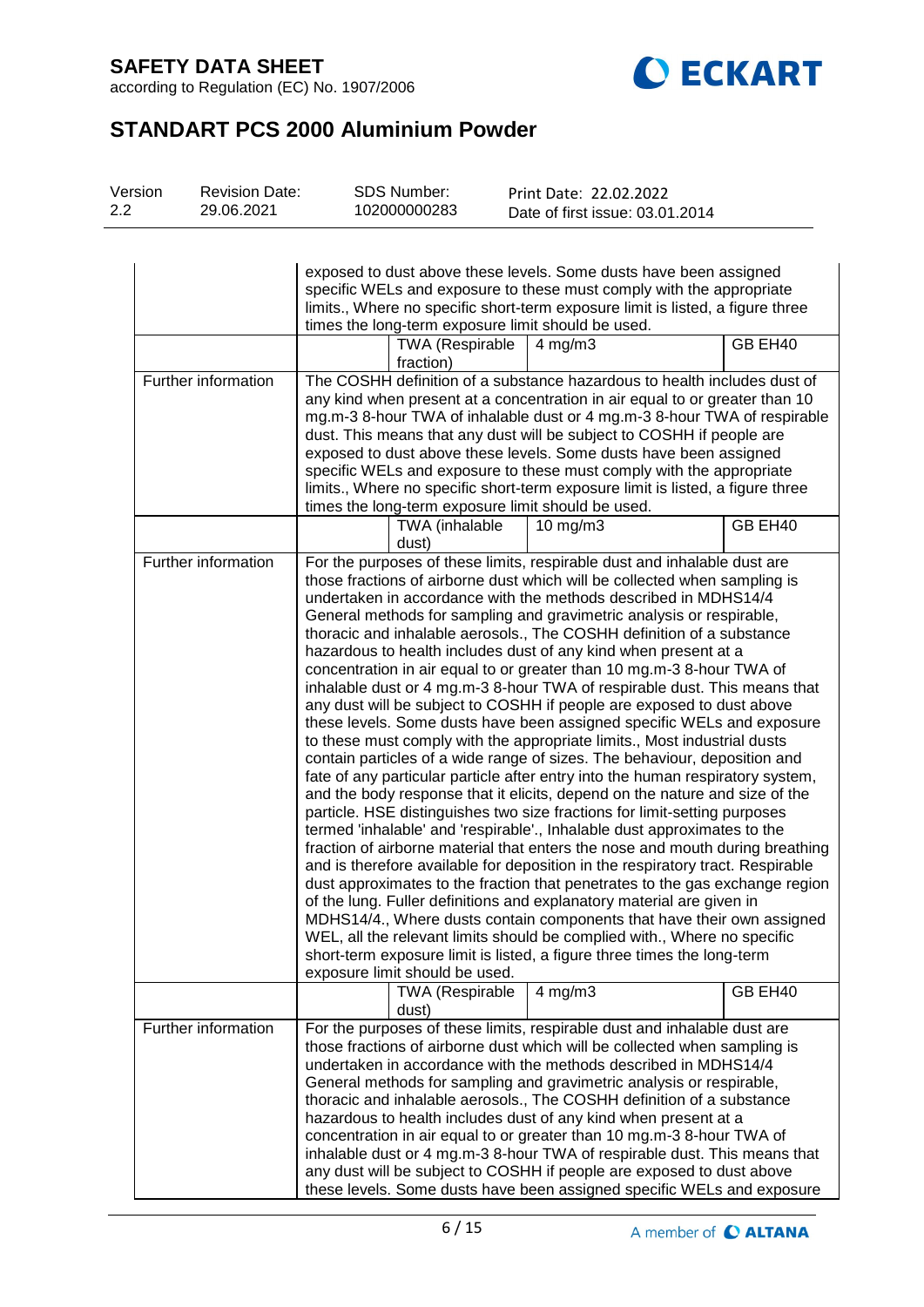

# **STANDART PCS 2000 Aluminium Powder**

| Version<br>2.2 | <b>Revision Date:</b><br>29.06.2021 | <b>SDS Number:</b><br>102000000283   | Print Date: 22.02.2022<br>Date of first issue: 03.01.2014                                                                                                                                                                                                                                                                                                                                                                                                                                                                                                                                                                                                                                                                                                                                                                                                                                                                                                                                                                                                                                                                                                                                                                                                                                                                                                                                                                                                                                                                                                                                                                                                                                                                                                                                             |  |
|----------------|-------------------------------------|--------------------------------------|-------------------------------------------------------------------------------------------------------------------------------------------------------------------------------------------------------------------------------------------------------------------------------------------------------------------------------------------------------------------------------------------------------------------------------------------------------------------------------------------------------------------------------------------------------------------------------------------------------------------------------------------------------------------------------------------------------------------------------------------------------------------------------------------------------------------------------------------------------------------------------------------------------------------------------------------------------------------------------------------------------------------------------------------------------------------------------------------------------------------------------------------------------------------------------------------------------------------------------------------------------------------------------------------------------------------------------------------------------------------------------------------------------------------------------------------------------------------------------------------------------------------------------------------------------------------------------------------------------------------------------------------------------------------------------------------------------------------------------------------------------------------------------------------------------|--|
|                |                                     | exposure limit should be used.       | to these must comply with the appropriate limits., Most industrial dusts<br>contain particles of a wide range of sizes. The behaviour, deposition and<br>fate of any particular particle after entry into the human respiratory system,<br>and the body response that it elicits, depend on the nature and size of the<br>particle. HSE distinguishes two size fractions for limit-setting purposes<br>termed 'inhalable' and 'respirable'., Inhalable dust approximates to the<br>fraction of airborne material that enters the nose and mouth during breathing<br>and is therefore available for deposition in the respiratory tract. Respirable<br>dust approximates to the fraction that penetrates to the gas exchange region<br>of the lung. Fuller definitions and explanatory material are given in<br>MDHS14/4., Where dusts contain components that have their own assigned<br>WEL, all the relevant limits should be complied with., Where no specific<br>short-term exposure limit is listed, a figure three times the long-term                                                                                                                                                                                                                                                                                                                                                                                                                                                                                                                                                                                                                                                                                                                                                          |  |
|                | silicon dioxide                     | 7631-86-9<br>TWA (inhalable<br>dust) | GB EH40<br>$6$ mg/m $3$<br>(Silica)                                                                                                                                                                                                                                                                                                                                                                                                                                                                                                                                                                                                                                                                                                                                                                                                                                                                                                                                                                                                                                                                                                                                                                                                                                                                                                                                                                                                                                                                                                                                                                                                                                                                                                                                                                   |  |
|                | Further information                 | exposure limit should be used.       | For the purposes of these limits, respirable dust and inhalable dust are<br>those fractions of airborne dust which will be collected when sampling is<br>undertaken in accordance with the methods described in MDHS14/4<br>General methods for sampling and gravimetric analysis or respirable,<br>thoracic and inhalable aerosols., The COSHH definition of a substance<br>hazardous to health includes dust of any kind when present at a<br>concentration in air equal to or greater than 10 mg.m-3 8-hour TWA of<br>inhalable dust or 4 mg.m-3 8-hour TWA of respirable dust. This means that<br>any dust will be subject to COSHH if people are exposed to dust above<br>these levels. Some dusts have been assigned specific WELs and exposure<br>to these must comply with the appropriate limits., Most industrial dusts<br>contain particles of a wide range of sizes. The behaviour, deposition and<br>fate of any particular particle after entry into the human respiratory system,<br>and the body response that it elicits, depend on the nature and size of the<br>particle. HSE distinguishes two size fractions for limit-setting purposes<br>termed 'inhalable' and 'respirable'., Inhalable dust approximates to the<br>fraction of airborne material that enters the nose and mouth during breathing<br>and is therefore available for deposition in the respiratory tract. Respirable<br>dust approximates to the fraction that penetrates to the gas exchange region<br>of the lung. Fuller definitions and explanatory material are given in<br>MDHS14/4., Where dusts contain components that have their own assigned<br>WEL, all the relevant limits should be complied with., Where no specific<br>short-term exposure limit is listed, a figure three times the long-term |  |
|                |                                     | <b>TWA (Respirable</b><br>dust)      | GB EH40<br>$2.4 \text{ mg/m}$ 3<br>(Silica)                                                                                                                                                                                                                                                                                                                                                                                                                                                                                                                                                                                                                                                                                                                                                                                                                                                                                                                                                                                                                                                                                                                                                                                                                                                                                                                                                                                                                                                                                                                                                                                                                                                                                                                                                           |  |
|                | Further information                 |                                      | For the purposes of these limits, respirable dust and inhalable dust are<br>those fractions of airborne dust which will be collected when sampling is<br>undertaken in accordance with the methods described in MDHS14/4<br>General methods for sampling and gravimetric analysis or respirable,<br>thoracic and inhalable aerosols., The COSHH definition of a substance<br>hazardous to health includes dust of any kind when present at a<br>concentration in air equal to or greater than 10 mg.m-3 8-hour TWA of<br>inhalable dust or 4 mg.m-3 8-hour TWA of respirable dust. This means that<br>any dust will be subject to COSHH if people are exposed to dust above<br>these levels. Some dusts have been assigned specific WELs and exposure                                                                                                                                                                                                                                                                                                                                                                                                                                                                                                                                                                                                                                                                                                                                                                                                                                                                                                                                                                                                                                                 |  |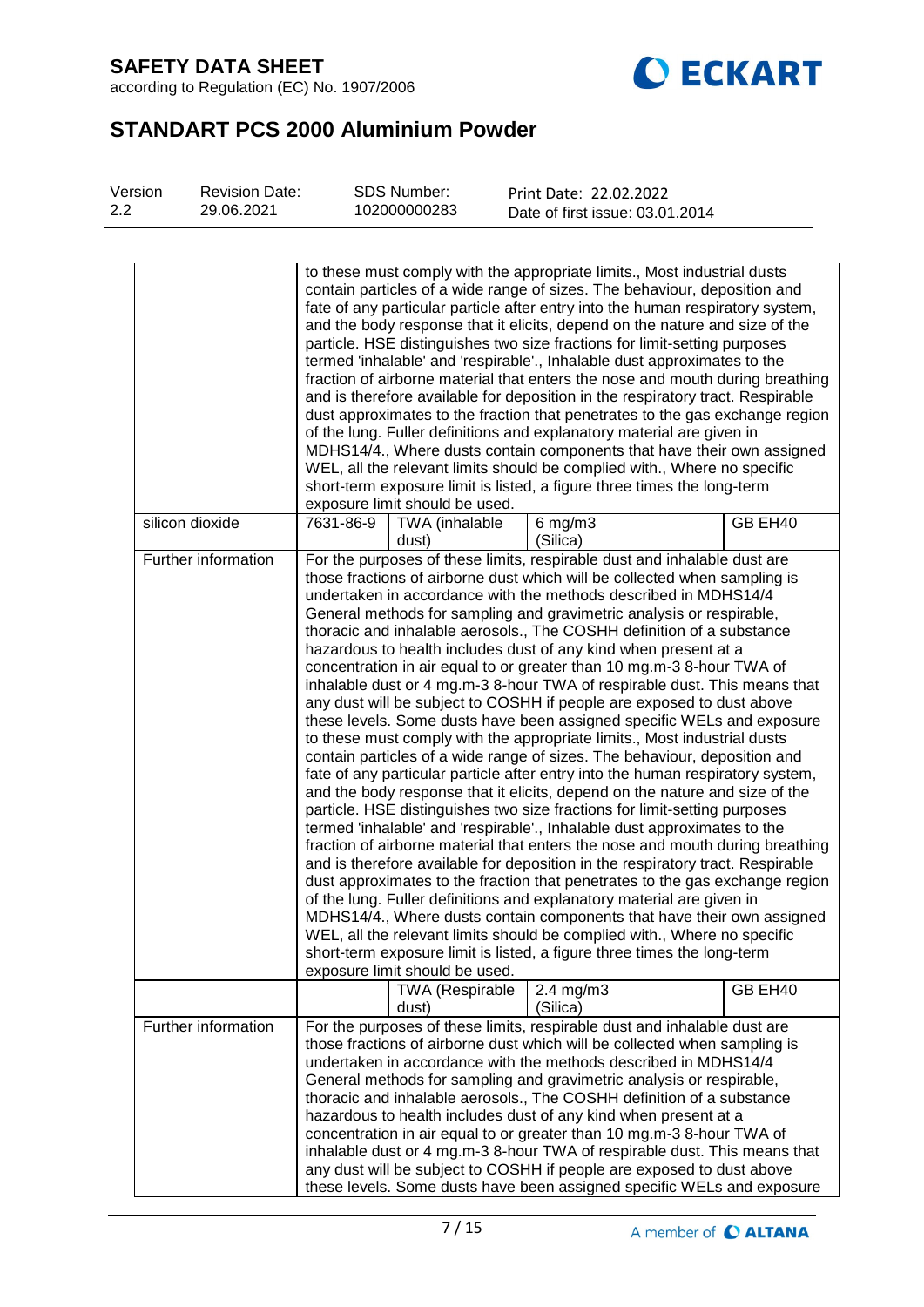

## **STANDART PCS 2000 Aluminium Powder**

| Version | <b>Revision Date:</b> | SDS Number:  | Print Date: 22.02.2022          |
|---------|-----------------------|--------------|---------------------------------|
| 2.2     | 29.06.2021            | 102000000283 | Date of first issue: 03.01.2014 |
|         |                       |              |                                 |

to these must comply with the appropriate limits., Most industrial dusts contain particles of a wide range of sizes. The behaviour, deposition and fate of any particular particle after entry into the human respiratory system, and the body response that it elicits, depend on the nature and size of the particle. HSE distinguishes two size fractions for limit-setting purposes termed 'inhalable' and 'respirable'., Inhalable dust approximates to the fraction of airborne material that enters the nose and mouth during breathing and is therefore available for deposition in the respiratory tract. Respirable dust approximates to the fraction that penetrates to the gas exchange region of the lung. Fuller definitions and explanatory material are given in MDHS14/4., Where dusts contain components that have their own assigned WEL, all the relevant limits should be complied with., Where no specific short-term exposure limit is listed, a figure three times the long-term exposure limit should be used.

**Derived No Effect Level (DNEL) according to Regulation (EC) No. 1907/2006:**

| Substance name                   | End Use   | Exposure routes | Potential health<br>effects   | Value                   |
|----------------------------------|-----------|-----------------|-------------------------------|-------------------------|
| aluminium powder<br>(stabilised) | Workers   | Inhalation      | Long-term local<br>effects    | $3.72 \,\mathrm{mg/m3}$ |
|                                  | Consumers | Oral            | Long-term systemic<br>effects | $3.95$ mg/kg            |
|                                  | Workers   | Inhalation      | Long-term systemic<br>effects | $3.72 \,\mathrm{mg/m3}$ |

## **Predicted No Effect Concentration (PNEC) according to Regulation (EC) No. 1907/2006:**

| Substance name                | <b>Environmental Compartment</b> | Value             |
|-------------------------------|----------------------------------|-------------------|
| aluminium powder (stabilised) | Fresh water                      | $0.0749$ ma/l     |
|                               | clarification plant              | $20 \text{ ma/l}$ |

### **8.2 Exposure controls**

| Personal protective equipment               |  |                                                                                                                                                                                                                                                                                                    |  |  |  |
|---------------------------------------------|--|----------------------------------------------------------------------------------------------------------------------------------------------------------------------------------------------------------------------------------------------------------------------------------------------------|--|--|--|
| Eye protection                              |  | : Face-shield                                                                                                                                                                                                                                                                                      |  |  |  |
|                                             |  | Tightly fitting safety goggles                                                                                                                                                                                                                                                                     |  |  |  |
| Hand protection<br>Material<br>Glove length |  | $:$ Leather<br>: Long sleeve gloves                                                                                                                                                                                                                                                                |  |  |  |
| <b>Remarks</b>                              |  | : Leather gloves The choice of an appropriate glove does not<br>only depend on its material but also on other quality features<br>and is different from one producer to the other.<br>The suitability for a specific workplace should be discussed<br>with the producers of the protective gloves. |  |  |  |
| Skin and body protection                    |  | : Anti-static and fire resistant protective clothing. DIN EN<br>11612; EN 533; EN 1149-1. Anti-static safety shoes.                                                                                                                                                                                |  |  |  |
|                                             |  | Dust impervious protective suit<br>Choose body protection according to the amount and                                                                                                                                                                                                              |  |  |  |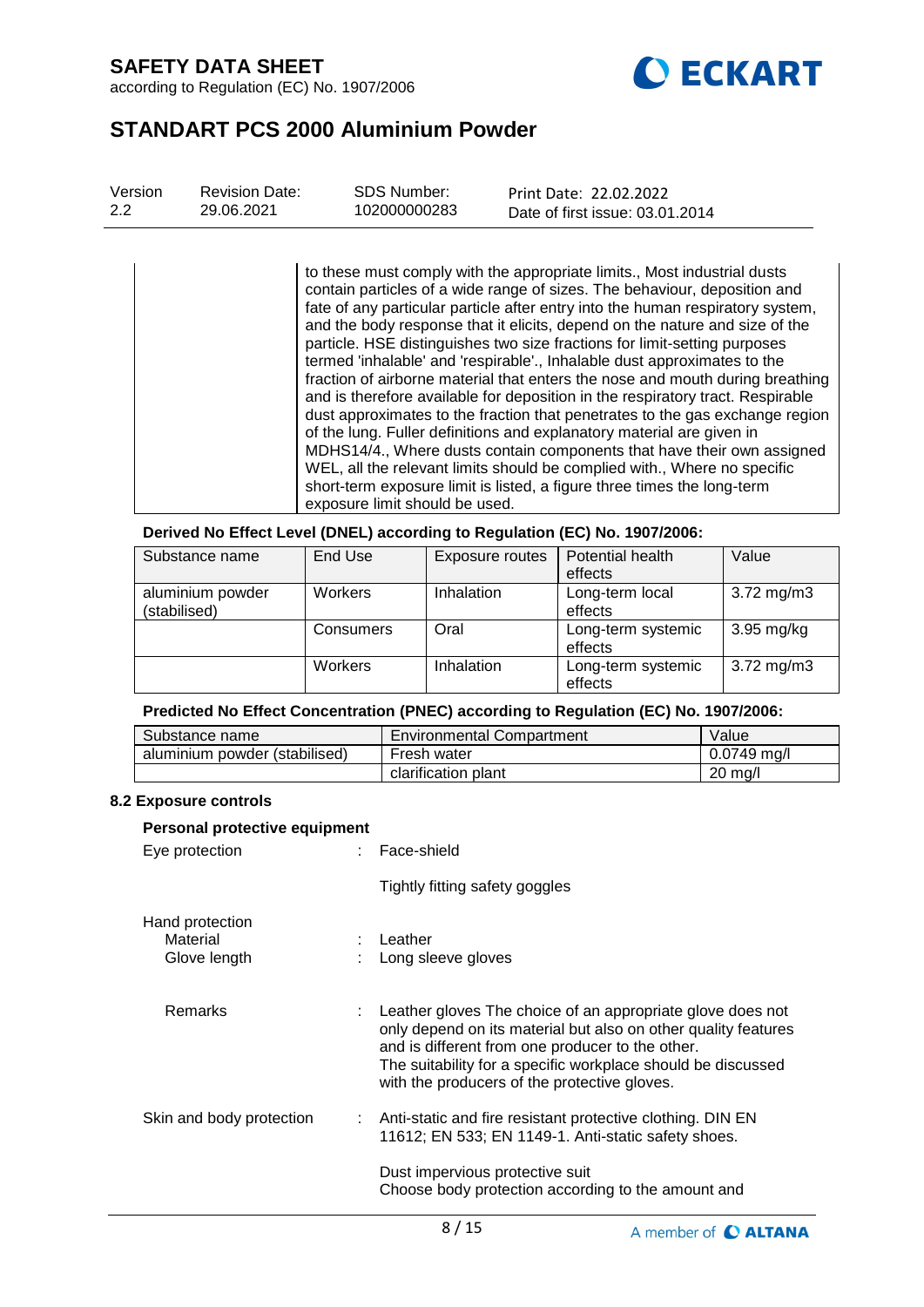

# **STANDART PCS 2000 Aluminium Powder**

| Version<br>2.2 | <b>Revision Date:</b><br>29.06.2021    | <b>SDS Number:</b><br>102000000283                                     | Print Date: 22.02.2022<br>Date of first issue: 03.01.2014                                                                   |
|----------------|----------------------------------------|------------------------------------------------------------------------|-----------------------------------------------------------------------------------------------------------------------------|
|                | Respiratory protection                 | requires.<br>Breathing apparatus with filter.<br>P <sub>1</sub> filter | concentration of the dangerous substance at the work place.<br>Use suitable breathing protection if workplace concentration |
|                | <b>Environmental exposure controls</b> |                                                                        |                                                                                                                             |
| Water          |                                        | courses or the soil.                                                   | The product should not be allowed to enter drains, water                                                                    |

## **SECTION 9: Physical and chemical properties**

### **9.1 Information on basic physical and chemical properties**

| Appearance                                          | : powder                                      |
|-----------------------------------------------------|-----------------------------------------------|
| Colour                                              | : silver                                      |
| Odour                                               | : odourless                                   |
| <b>Odour Threshold</b>                              | : No data available                           |
| pH                                                  | : substance/mixture is non-soluble (in water) |
| Melting point/freezing point                        | : 660 $^{\circ}$ C                            |
| Boiling point/boiling range                         | : 2,467 °C                                    |
| Flash point                                         | : No data available                           |
| Evaporation rate                                    | : No data available                           |
| Flammability (solid, gas)                           | : No data available                           |
| Self-ignition                                       | : No data available                           |
| Auto-ignition temperature                           | : 340 $^{\circ}$ C                            |
| Smoldering temperature                              | : 230 °C                                      |
| Decomposition temperature                           | : No data available                           |
| <b>Explosive properties</b>                         | : No data available                           |
| Oxidizing properties                                | : No data available                           |
| Upper explosion limit / Upper<br>flammability limit | : No data available                           |
|                                                     |                                               |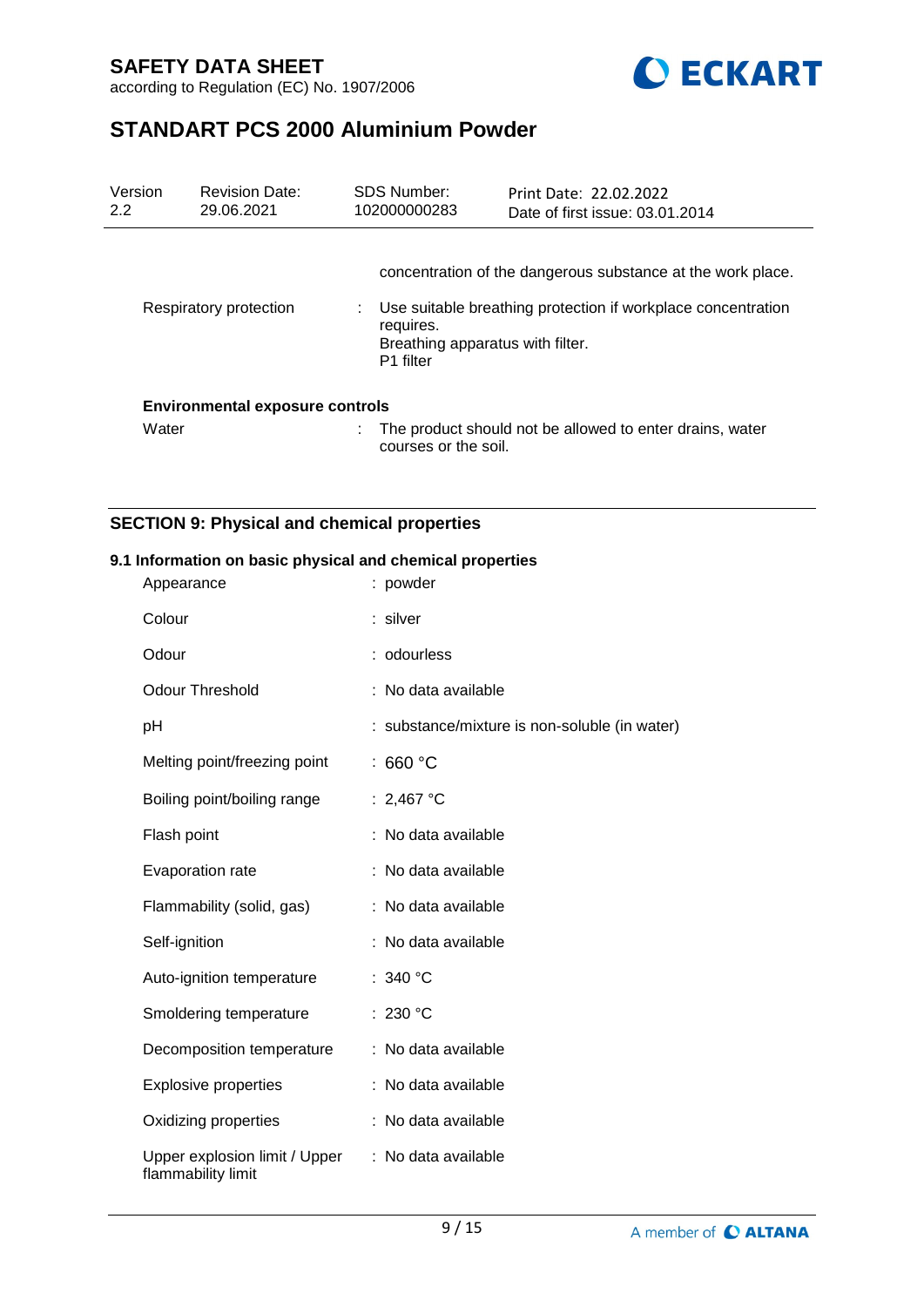

# **STANDART PCS 2000 Aluminium Powder**

| 2.2                                        | Version             | <b>Revision Date:</b><br>29.06.2021                 | <b>SDS Number:</b><br>102000000283 | Print Date: 22.02.2022<br>Date of first issue: 03.01.2014 |
|--------------------------------------------|---------------------|-----------------------------------------------------|------------------------------------|-----------------------------------------------------------|
|                                            |                     | Lower explosion limit / Lower<br>flammability limit | : $30 g/m3$                        |                                                           |
|                                            |                     | Vapour pressure                                     | : No data available                |                                                           |
|                                            |                     | Relative vapour density                             | : No data available                |                                                           |
|                                            |                     | Relative density                                    | : No data available                |                                                           |
|                                            | Density             |                                                     | : $2.5$ g/cm3                      |                                                           |
|                                            | <b>Bulk density</b> |                                                     | : No data available                |                                                           |
|                                            |                     | Water solubility                                    | : No data available                |                                                           |
|                                            |                     | Solubility in other solvents                        | : No data available                |                                                           |
|                                            | octanol/water       | Partition coefficient: n-                           | : No data available                |                                                           |
|                                            |                     | Decomposition temperature                           | : No data available                |                                                           |
|                                            |                     | Viscosity, dynamic                                  | : No data available                |                                                           |
|                                            |                     | Viscosity, kinematic                                | : No data available                |                                                           |
|                                            | Flow time           |                                                     | : No data available                |                                                           |
| 9.2 Other information<br>No data available |                     |                                                     |                                    |                                                           |

## **SECTION 10: Stability and reactivity**

### **10.1 Reactivity**

No decomposition if stored and applied as directed.

## **10.2 Chemical stability**

No decomposition if stored and applied as directed.

### **10.3 Possibility of hazardous reactions**

| : Contact with acids and alkalis may release hydrogen. |
|--------------------------------------------------------|
| No decomposition if stored and applied as directed.    |
| Dust may form explosive mixture in air.                |
|                                                        |

### **10.4 Conditions to avoid**

Conditions to avoid : Heat, flames and sparks.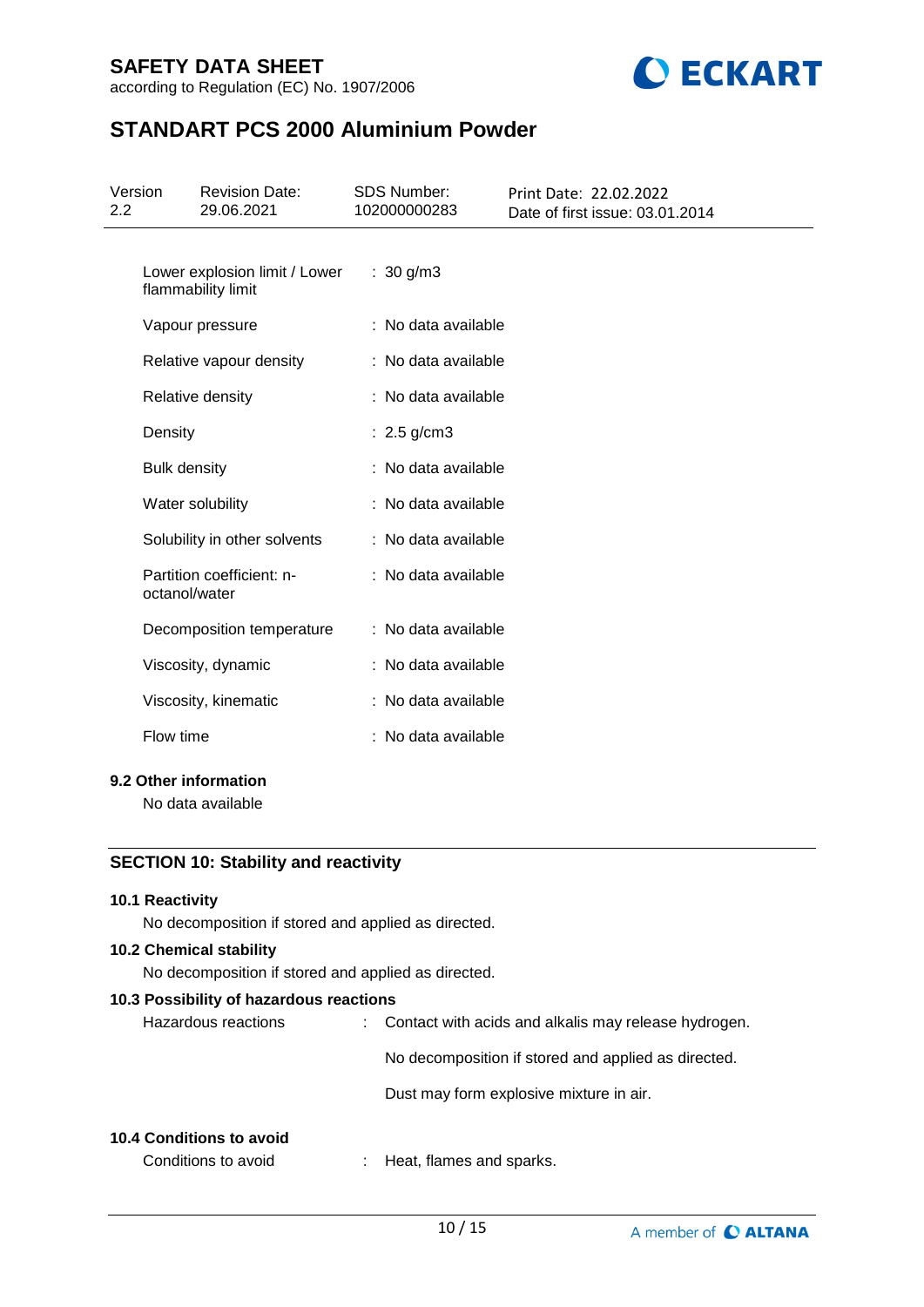



# **STANDART PCS 2000 Aluminium Powder**

| Version<br>2.2 |     | <b>Revision Date:</b><br>29.06.2021                                                 | <b>SDS Number:</b><br>102000000283                                           | Print Date: 22.02.2022<br>Date of first issue: 03.01.2014 |
|----------------|-----|-------------------------------------------------------------------------------------|------------------------------------------------------------------------------|-----------------------------------------------------------|
|                |     | 10.5 Incompatible materials<br>Materials to avoid                                   | : Acids<br><b>Bases</b><br>Oxidizing agents                                  |                                                           |
|                |     | 10.6 Hazardous decomposition products                                               | Water                                                                        |                                                           |
|                | air | Contact with water or humid                                                         | : This information is not available.                                         |                                                           |
|                |     | Thermal decomposition                                                               | : This information is not available.                                         |                                                           |
|                |     | <b>SECTION 11: Toxicological information</b>                                        |                                                                              |                                                           |
|                |     | 11.1 Information on toxicological effects                                           |                                                                              |                                                           |
|                |     | <b>Acute toxicity</b>                                                               |                                                                              |                                                           |
|                |     | Not classified based on available information.                                      |                                                                              |                                                           |
|                |     | Components:                                                                         |                                                                              |                                                           |
|                |     | aluminium powder (stabilised):<br>Acute inhalation toxicity                         | $LC50$ (Rat): $> 5$ mg/l<br>Exposure time: 4 h<br>Test atmosphere: dust/mist |                                                           |
|                |     | <b>Skin corrosion/irritation</b><br>Not classified based on available information.  |                                                                              |                                                           |
|                |     | Serious eye damage/eye irritation<br>Not classified based on available information. |                                                                              |                                                           |
|                |     | Respiratory or skin sensitisation                                                   |                                                                              |                                                           |
|                |     | <b>Skin sensitisation</b><br>Not classified based on available information.         |                                                                              |                                                           |
|                |     | <b>Respiratory sensitisation</b><br>Not classified based on available information.  |                                                                              |                                                           |
|                |     | Germ cell mutagenicity<br>Not classified based on available information.            |                                                                              |                                                           |
|                |     | Carcinogenicity<br>Not classified based on available information.                   |                                                                              |                                                           |
|                |     | <b>Reproductive toxicity</b><br>Not classified based on available information.      |                                                                              |                                                           |
|                |     |                                                                                     |                                                                              |                                                           |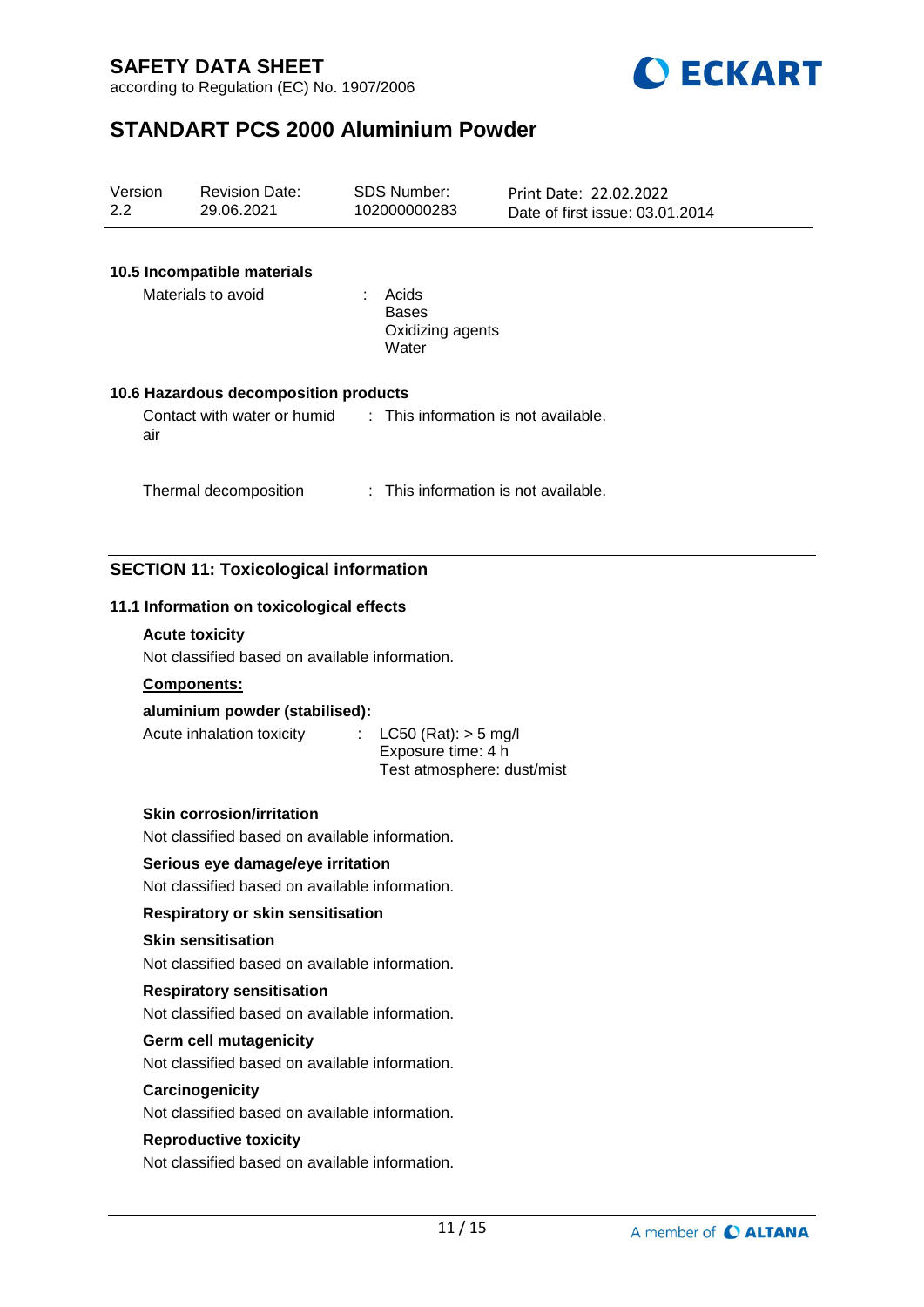according to Regulation (EC) No. 1907/2006



## **STANDART PCS 2000 Aluminium Powder**

| Version | <b>Revision Date:</b> | SDS Number:  | Print Date: 22.02.2022          |
|---------|-----------------------|--------------|---------------------------------|
| 2.2     | 29.06.2021            | 102000000283 | Date of first issue: 03.01.2014 |

### **STOT - single exposure**

Not classified based on available information.

### **STOT - repeated exposure**

Not classified based on available information.

#### **Aspiration toxicity**

Not classified based on available information.

#### **Further information**

#### **Product:**

Remarks: No data available

### **SECTION 12: Ecological information**

#### **12.1 Toxicity**

No data available

#### **12.2 Persistence and degradability**

No data available

### **12.3 Bioaccumulative potential**

No data available

#### **12.4 Mobility in soil**

No data available

### **12.5 Results of PBT and vPvB assessment**

### **Product:**

Assessment : This substance/mixture contains no components considered to be either persistent, bioaccumulative and toxic (PBT), or very persistent and very bioaccumulative (vPvB) at levels of 0.1% or higher..

### **12.6 Other adverse effects**

**Product:**

| Additional ecological | No data available |
|-----------------------|-------------------|
| information           |                   |

### **SECTION 13: Disposal considerations**

| European Waste Catalogue     | : 12 01 04 - non-ferrous metal dust and particles                                                      |
|------------------------------|--------------------------------------------------------------------------------------------------------|
| European Waste Catalogue     | : 10 03 21 - other particulates and dust (including ball-mill dust)<br>containing hazardous substances |
| 13.1 Waste treatment methods |                                                                                                        |

Product : Do not dispose of waste into sewer.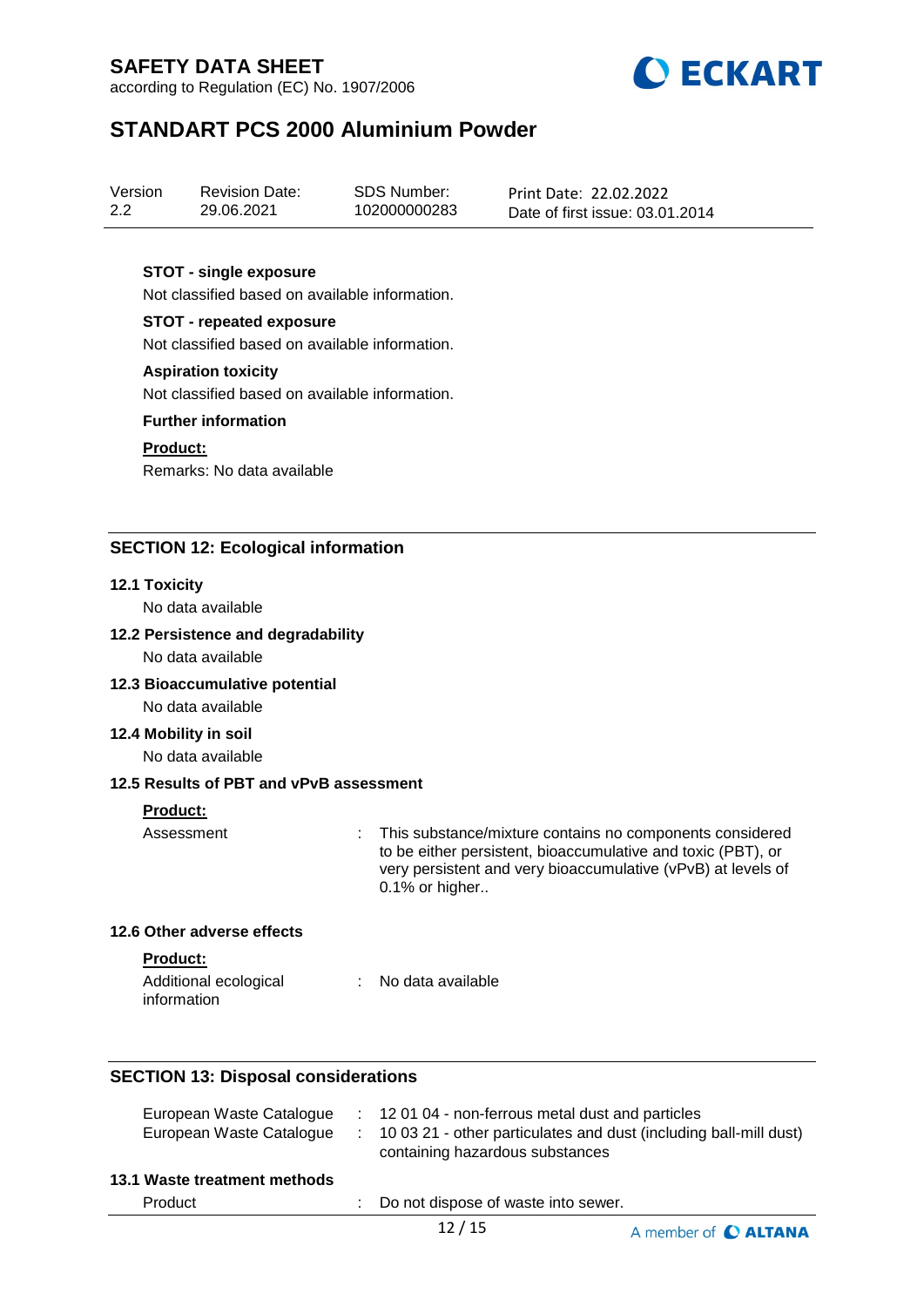

# **STANDART PCS 2000 Aluminium Powder**

| Version<br>2.2         | <b>Revision Date:</b><br>29.06.2021 | <b>SDS Number:</b><br>102000000283 | Print Date: 22.02.2022<br>Date of first issue: 03.01.2014                                                                                                |  |
|------------------------|-------------------------------------|------------------------------------|----------------------------------------------------------------------------------------------------------------------------------------------------------|--|
|                        |                                     | chemical or used container.        | Do not contaminate ponds, waterways or ditches with<br>Send to a licensed waste management company.                                                      |  |
| Contaminated packaging |                                     |                                    | Empty remaining contents.<br>Dispose of as unused product.<br>Do not re-use empty containers.<br>Do not burn, or use a cutting torch on, the empty drum. |  |

## **SECTION 14: Transport information**

| 14.1 UN number                                                                                                                      |                |                                                                                        |
|-------------------------------------------------------------------------------------------------------------------------------------|----------------|----------------------------------------------------------------------------------------|
| <b>ADR</b>                                                                                                                          | $\mathbb{R}^n$ | <b>UN 1309</b>                                                                         |
| <b>IMDG</b>                                                                                                                         | ÷              | <b>UN 1309</b>                                                                         |
| <b>IATA</b>                                                                                                                         |                | <b>UN 1309</b>                                                                         |
| 14.2 UN proper shipping name                                                                                                        |                |                                                                                        |
| <b>ADR</b>                                                                                                                          | ÷.             | ALUMINIUM POWDER, COATED                                                               |
| <b>IMDG</b>                                                                                                                         |                | ALUMINIUM POWDER, COATED                                                               |
| <b>IATA</b>                                                                                                                         |                | Aluminium powder, coated                                                               |
| 14.3 Transport hazard class(es)                                                                                                     |                |                                                                                        |
| <b>ADR</b>                                                                                                                          | ÷              | 4.1                                                                                    |
| <b>IMDG</b>                                                                                                                         |                | 4.1                                                                                    |
| <b>IATA</b>                                                                                                                         | $\epsilon$     | 4.1                                                                                    |
| 14.4 Packing group                                                                                                                  |                |                                                                                        |
| <b>ADR</b><br>Packing group<br><b>Classification Code</b><br>Hazard Identification Number : 40<br>Labels<br>Tunnel restriction code |                | $\mathbf{II}$<br>F <sub>3</sub><br>4.1<br>(E)                                          |
| <b>IMDG</b><br>Packing group<br>Labels<br>EmS Code<br>Remarks                                                                       |                | $\mathbf{II}$<br>4.1<br>$F-G, S-G$<br>IMDG Code segregation group 15 - Powdered metals |
| <b>IATA (Cargo)</b><br>Packing instruction (cargo<br>aircraft)<br>Packing instruction (LQ)<br>Packing group<br>Labels               | $\mathbb{R}^n$ | 448<br>Y441<br>$\mathbf{I}$<br><b>Flammable Solid</b>                                  |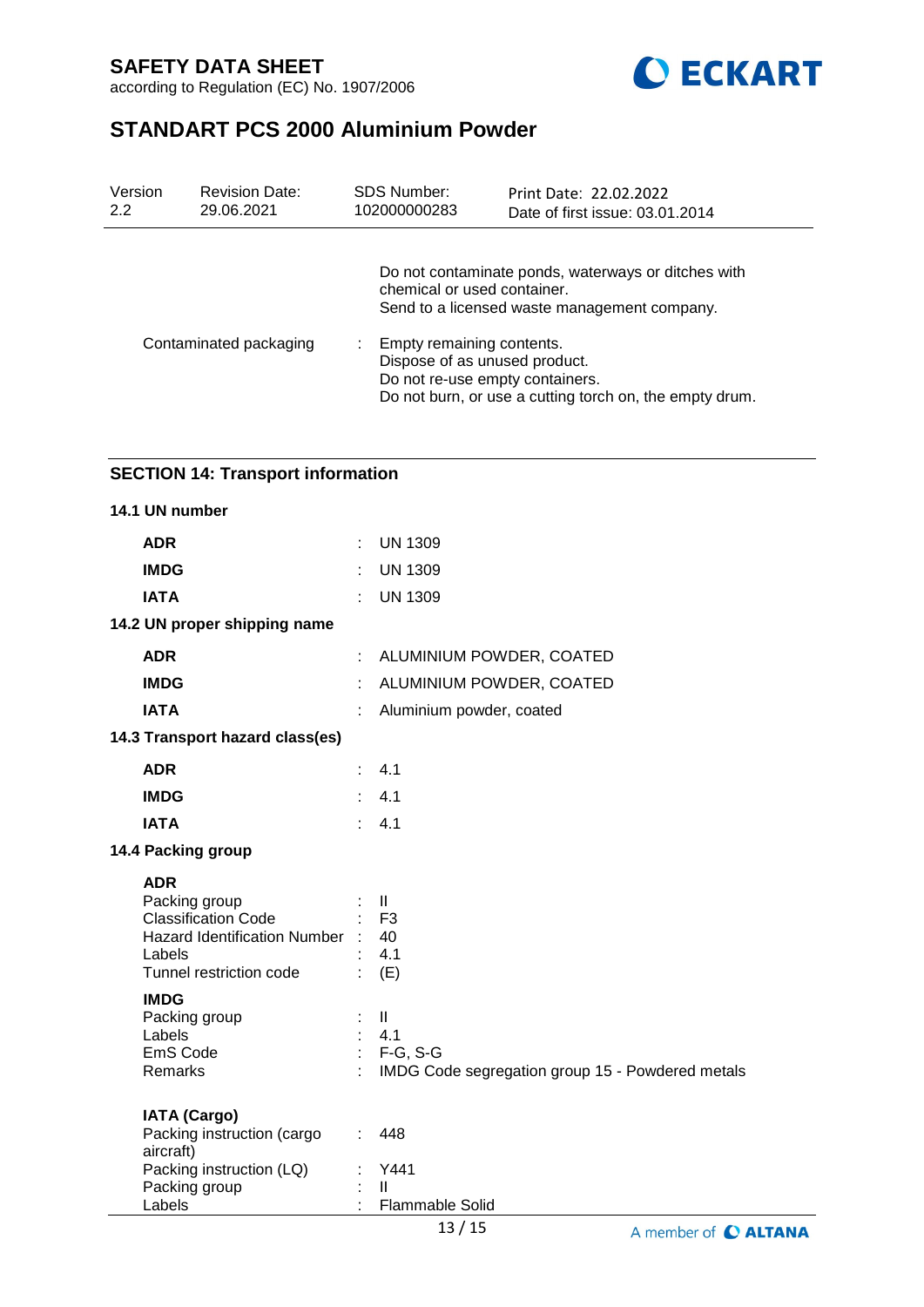

## **STANDART PCS 2000 Aluminium Powder**

| Version<br>$2.2^{\circ}$                                                                                           | <b>Revision Date:</b><br>29.06.2021 |      | <b>SDS Number:</b><br>102000000283 | Print Date: 22.02.2022<br>Date of first issue: 03.01.2014 |  |  |  |
|--------------------------------------------------------------------------------------------------------------------|-------------------------------------|------|------------------------------------|-----------------------------------------------------------|--|--|--|
| <b>IATA (Passenger)</b><br>Packing instruction<br>(passenger aircraft)<br>Packing group<br>Labels                  | Packing instruction (LQ)            | : II | 445<br>: Y441<br>Flammable Solid   |                                                           |  |  |  |
| <b>14.5 Environmental hazards</b>                                                                                  |                                     |      |                                    |                                                           |  |  |  |
| <b>ADR</b>                                                                                                         | Environmentally hazardous           |      | no                                 |                                                           |  |  |  |
| <b>IMDG</b><br>Marine pollutant                                                                                    |                                     |      | no                                 |                                                           |  |  |  |
| 14.6 Special precautions for user<br>Not applicable                                                                |                                     |      |                                    |                                                           |  |  |  |
| 14.7 Transport in bulk according to Annex II of Marpol and the IBC Code<br>Not applicable for product as supplied. |                                     |      |                                    |                                                           |  |  |  |

## **SECTION 15: Regulatory information**

#### **15.1 Safety, health and environmental regulations/legislation specific for the substance or mixture**

| REACH - Candidate List of Substances of Very High<br>Concern for Authorisation (Article 59). | t. | Not applicable |
|----------------------------------------------------------------------------------------------|----|----------------|
| Regulation (EC) No 1005/2009 on substances that<br>deplete the ozone layer                   |    | Not applicable |
| Regulation (EC) No 850/2004 on persistent organic<br>pollutants                              |    | Not applicable |

### **15.2 Chemical safety assessment**

Chemical Safety Assessments have been carried out for these substances.

## **SECTION 16: Other information**

### **Full text of H-Statements**

| H <sub>228</sub>                        | : Flammable solid.                                                                                                           |
|-----------------------------------------|------------------------------------------------------------------------------------------------------------------------------|
| <b>Full text of other abbreviations</b> |                                                                                                                              |
| Flam. Sol.<br>GB EH40<br>GB EH40 / TWA  | : Flammable solids<br>: UK. EH40 WEL - Workplace Exposure Limits<br>: Long-term exposure limit (8-hour TWA reference period) |

ADN - European Agreement concerning the International Carriage of Dangerous Goods by Inland Waterways; ADR - European Agreement concerning the International Carriage of Dangerous